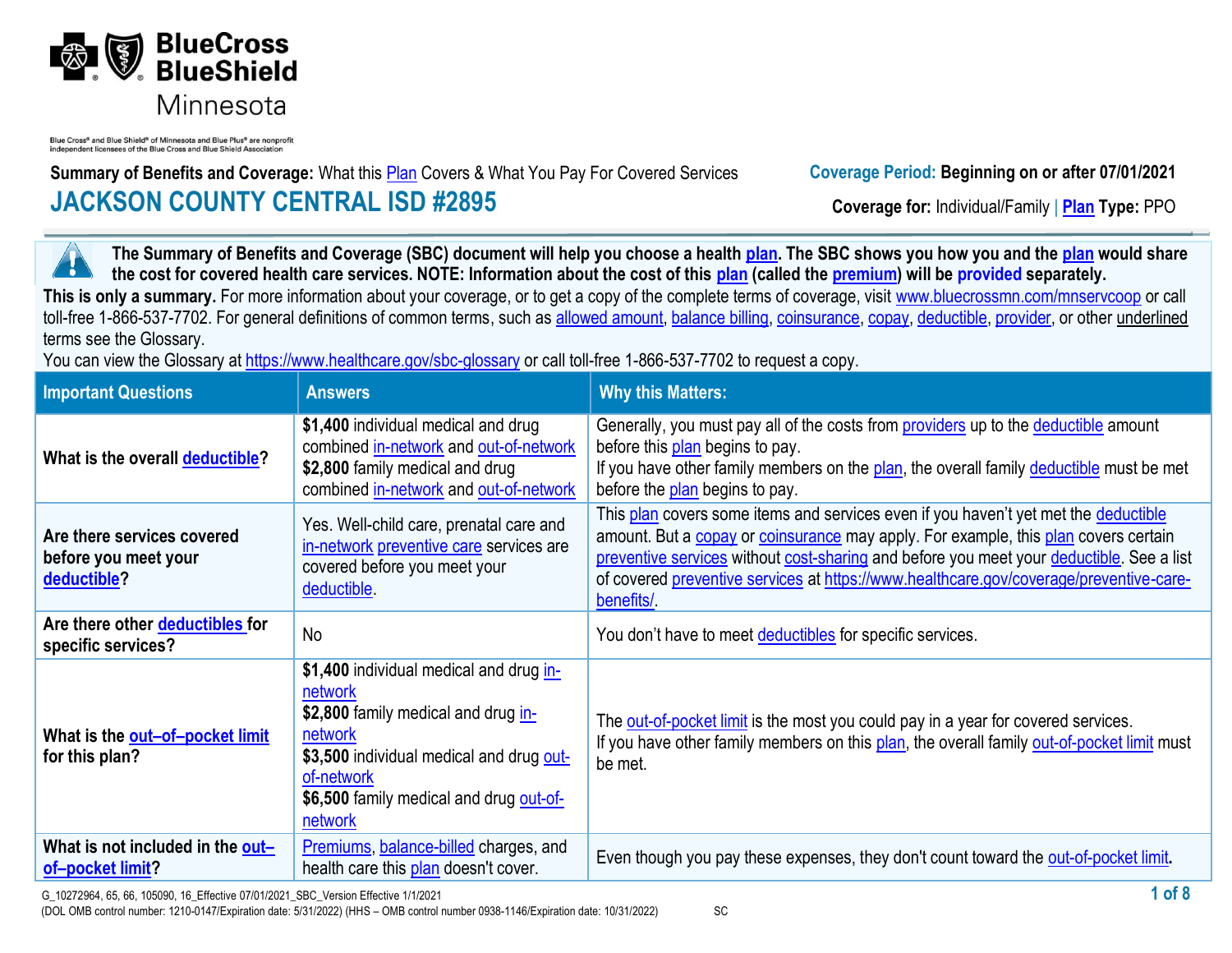| Will you pay less if you use an<br>in-network provider? | Yes, See<br>https://www.bluecrossmnonline.com/find-<br>a-doctor/#/home or call toll-free 1-866-<br>537-7702 for a list of in-network<br>providers. | This plan uses a provider network. You will pay less if you use a provider in the plan's<br>network. You will pay the most if you use an out-of-network provider, and you might<br>receive a bill from a provider for the difference between the provider's charge and what<br>your plan pays (balance billing). Be aware your in-network provider might use an out-of-<br>network provider for some services (such as laboratory work). Check with your provider<br>before you get services. |
|---------------------------------------------------------|----------------------------------------------------------------------------------------------------------------------------------------------------|-----------------------------------------------------------------------------------------------------------------------------------------------------------------------------------------------------------------------------------------------------------------------------------------------------------------------------------------------------------------------------------------------------------------------------------------------------------------------------------------------|
| Do you need a referral to see a<br>specialist?          | No.                                                                                                                                                | You can see the specialist you choose without a referral.                                                                                                                                                                                                                                                                                                                                                                                                                                     |

| All <b>copay</b> and <b>coinsurance</b> costs shown in this chart are after your <b>deductible</b> has been met, if a <b>deductible</b> applies.                                                                                                               |                                                     |                                                                                          |                                                                                               |                                                                                                                                                                                                                              |  |
|----------------------------------------------------------------------------------------------------------------------------------------------------------------------------------------------------------------------------------------------------------------|-----------------------------------------------------|------------------------------------------------------------------------------------------|-----------------------------------------------------------------------------------------------|------------------------------------------------------------------------------------------------------------------------------------------------------------------------------------------------------------------------------|--|
| <b>Common Medical Event</b>                                                                                                                                                                                                                                    | <b>Services You May Need</b>                        | <b>What you Will Pay</b>                                                                 | <b>Limitations, Exceptions, &amp;</b>                                                         |                                                                                                                                                                                                                              |  |
|                                                                                                                                                                                                                                                                |                                                     | <b>In-network Provider</b><br>(You will pay the least)                                   | <b>Provider</b><br>(You will pay the most)                                                    | <b>Other Important</b><br><b>Information</b>                                                                                                                                                                                 |  |
| If you visit a health care provider's<br>office or clinic                                                                                                                                                                                                      | Primary care visit to treat an<br>injury or illness | 0% coinsurance                                                                           | 20% coinsurance                                                                               | None                                                                                                                                                                                                                         |  |
|                                                                                                                                                                                                                                                                | <b>Specialist visit</b>                             | 0% coinsurance                                                                           | 20% coinsurance                                                                               | None                                                                                                                                                                                                                         |  |
|                                                                                                                                                                                                                                                                | Preventive care/screening/<br>immunization          | No charge                                                                                | 20% coinsurance for adult<br>preventive services<br>No charge for well-child care<br>services | You may have to pay for<br>services that aren't<br>preventive. Ask your<br>provider if the services<br>needed are preventive. Then<br>check what your plan will<br>pay for.                                                  |  |
| If you have a test                                                                                                                                                                                                                                             | Diagnostic test (x-ray, blood<br>work)              | 0% coinsurance                                                                           | 20% coinsurance                                                                               | None                                                                                                                                                                                                                         |  |
|                                                                                                                                                                                                                                                                | Imaging (CT/PET scans,<br>MRI <sub>s</sub> )        | 0% coinsurance                                                                           | 20% coinsurance                                                                               |                                                                                                                                                                                                                              |  |
| If you need drugs to treat your<br>illness or condition.<br>A retail pharmacy is any licensed<br>pharmacy that you can physically<br>enter to obtain a prescription drug.<br>A mail service pharmacy dispenses<br>prescription drugs through the U.S.<br>Mail. | Preferred generic drugs                             | 0% coinsurance/retail<br>0% coinsurance/mail service<br>0% coinsurance/90dayRx<br>retail | 0% coinsurance/retail                                                                         | Covers up to a 31-day<br>supply (retail prescription).<br>90-day supply (mail order<br>prescription and 90dayRx<br>retail prescription).<br>No coverage for mail order<br>and 90dayRx retail services<br>from out-of-network |  |
|                                                                                                                                                                                                                                                                | Preferred brand drugs                               | 0% coinsurance/retail<br>0% coinsurance/mail service<br>0% coinsurance/90dayRx<br>retail | 0% coinsurance/retail                                                                         |                                                                                                                                                                                                                              |  |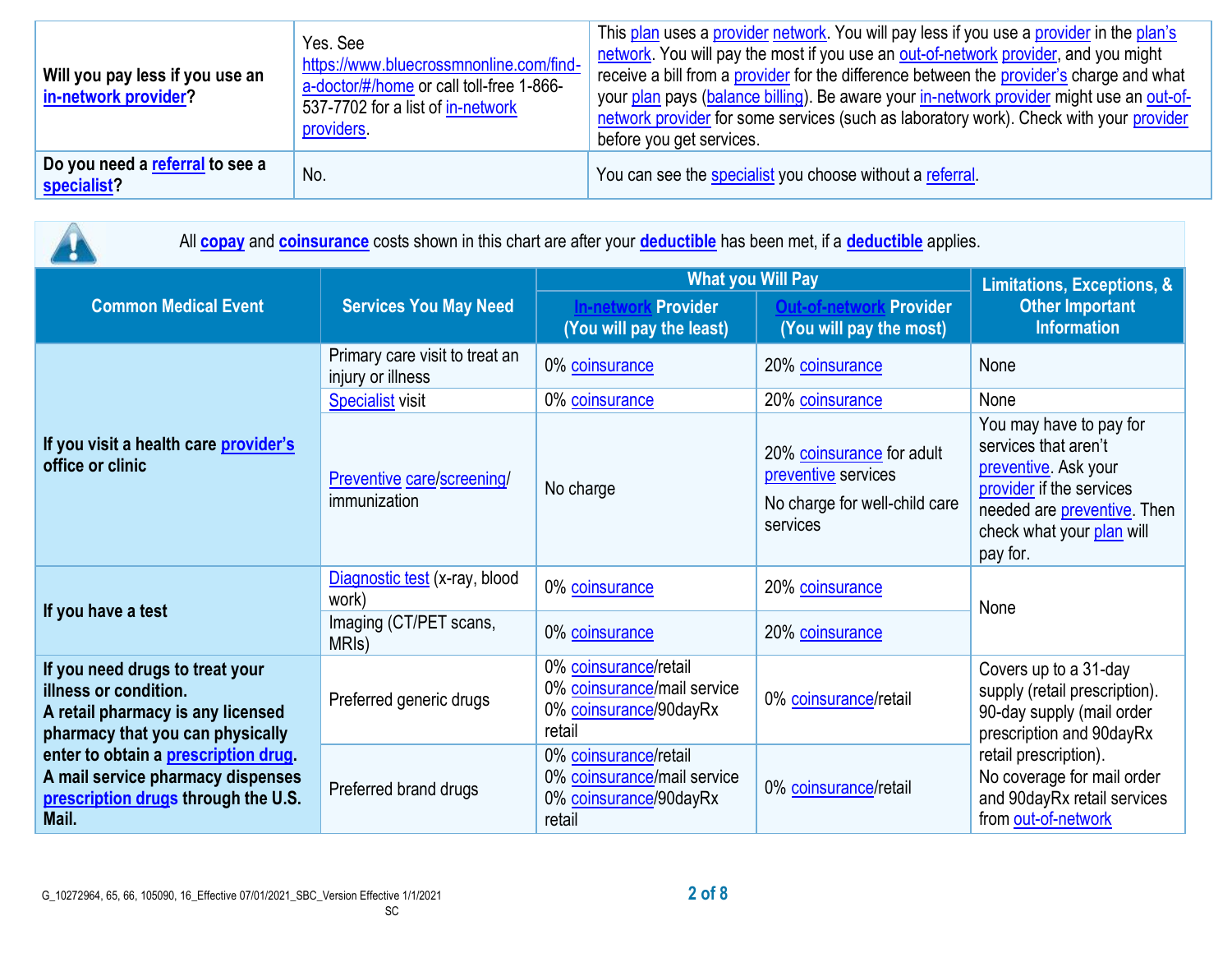| More information about prescription<br>drug coverage is available at<br>www.bluecrossmn.com/mnservcoop | Non-preferred drugs                                                                                                                                                                                                                                                                                                                                                                                                                                                                                                                                                                                                                                                                       | Non-preferred generic drugs:<br>Not covered<br>Non-preferred brand drugs:<br>Not covered | Non-preferred generic drugs:<br>Not covered<br>Non-preferred brand drugs:<br>Not covered | providers.<br>No coverage for non-<br>preferred drugs.<br>Some over-the-counter<br>drugs can be obtained with a<br>prescription at the preventive<br>level of benefits.<br>Insulin listed on the<br>preferred generic/preferred<br>brand prescription drug list<br>are covered at zero cost-<br>sharing |
|--------------------------------------------------------------------------------------------------------|-------------------------------------------------------------------------------------------------------------------------------------------------------------------------------------------------------------------------------------------------------------------------------------------------------------------------------------------------------------------------------------------------------------------------------------------------------------------------------------------------------------------------------------------------------------------------------------------------------------------------------------------------------------------------------------------|------------------------------------------------------------------------------------------|------------------------------------------------------------------------------------------|---------------------------------------------------------------------------------------------------------------------------------------------------------------------------------------------------------------------------------------------------------------------------------------------------------|
|                                                                                                        | <b>Specialty drugs</b>                                                                                                                                                                                                                                                                                                                                                                                                                                                                                                                                                                                                                                                                    | Refer to applicable<br>prescription drug cost sharing                                    | Not covered                                                                              | Covers up to a 31-day<br>supply (participating<br>specialty drug network<br>supplier prescription).                                                                                                                                                                                                     |
| If you have outpatient surgery                                                                         | Facility fee (e.g., ambulatory<br>surgery center)                                                                                                                                                                                                                                                                                                                                                                                                                                                                                                                                                                                                                                         | 0% coinsurance                                                                           | 20% coinsurance                                                                          | None                                                                                                                                                                                                                                                                                                    |
|                                                                                                        | Physician/surgeon fees                                                                                                                                                                                                                                                                                                                                                                                                                                                                                                                                                                                                                                                                    | 0% coinsurance                                                                           | 20% coinsurance                                                                          | None                                                                                                                                                                                                                                                                                                    |
| If you need immediate medical<br>attention                                                             | <b>Emergency room care</b>                                                                                                                                                                                                                                                                                                                                                                                                                                                                                                                                                                                                                                                                | 0% coinsurance                                                                           | 0% coinsurance                                                                           | None                                                                                                                                                                                                                                                                                                    |
|                                                                                                        | transportation                                                                                                                                                                                                                                                                                                                                                                                                                                                                                                                                                                                                                                                                            | 0% coinsurance                                                                           | 0% coinsurance                                                                           | None                                                                                                                                                                                                                                                                                                    |
|                                                                                                        | <b>Emergency medical</b><br>0% coinsurance<br>20% coinsurance<br>None<br><b>Urgent care</b><br>Facility fee (e.g., hospital<br>0% coinsurance<br>20% coinsurance<br>None<br>room)<br>20% coinsurance<br>None<br>Physician/surgeon fee<br>0% coinsurance<br>0% coinsurance<br>20% coinsurance<br>Outpatient services<br>Inpatient services including<br>20% coinsurance<br>0% coinsurance<br>residential adult mental<br>None<br>health treatment<br>Prenatal care: No charge<br>Prenatal care: No charge<br>Postnatal care: 0%<br>Postnatal care: 20%<br>Office visits<br>coinsurance<br>coinsurance<br>Childbirth/delivery<br>20% coinsurance<br>0% coinsurance<br>professional services |                                                                                          |                                                                                          |                                                                                                                                                                                                                                                                                                         |
| If you have a hospital stay                                                                            |                                                                                                                                                                                                                                                                                                                                                                                                                                                                                                                                                                                                                                                                                           |                                                                                          |                                                                                          |                                                                                                                                                                                                                                                                                                         |
|                                                                                                        |                                                                                                                                                                                                                                                                                                                                                                                                                                                                                                                                                                                                                                                                                           |                                                                                          |                                                                                          |                                                                                                                                                                                                                                                                                                         |
| If you need mental health,<br>behavioral health, or substance use<br>services                          |                                                                                                                                                                                                                                                                                                                                                                                                                                                                                                                                                                                                                                                                                           |                                                                                          |                                                                                          | Services for<br>marriage/couples counseling<br>are not covered.                                                                                                                                                                                                                                         |
|                                                                                                        |                                                                                                                                                                                                                                                                                                                                                                                                                                                                                                                                                                                                                                                                                           |                                                                                          |                                                                                          |                                                                                                                                                                                                                                                                                                         |
| If you are pregnant                                                                                    |                                                                                                                                                                                                                                                                                                                                                                                                                                                                                                                                                                                                                                                                                           |                                                                                          |                                                                                          | Cost sharing does not apply<br>for preventive services.<br>Depending on the type of                                                                                                                                                                                                                     |
|                                                                                                        |                                                                                                                                                                                                                                                                                                                                                                                                                                                                                                                                                                                                                                                                                           |                                                                                          |                                                                                          | services, other cost sharing<br>may apply. Maternity care                                                                                                                                                                                                                                               |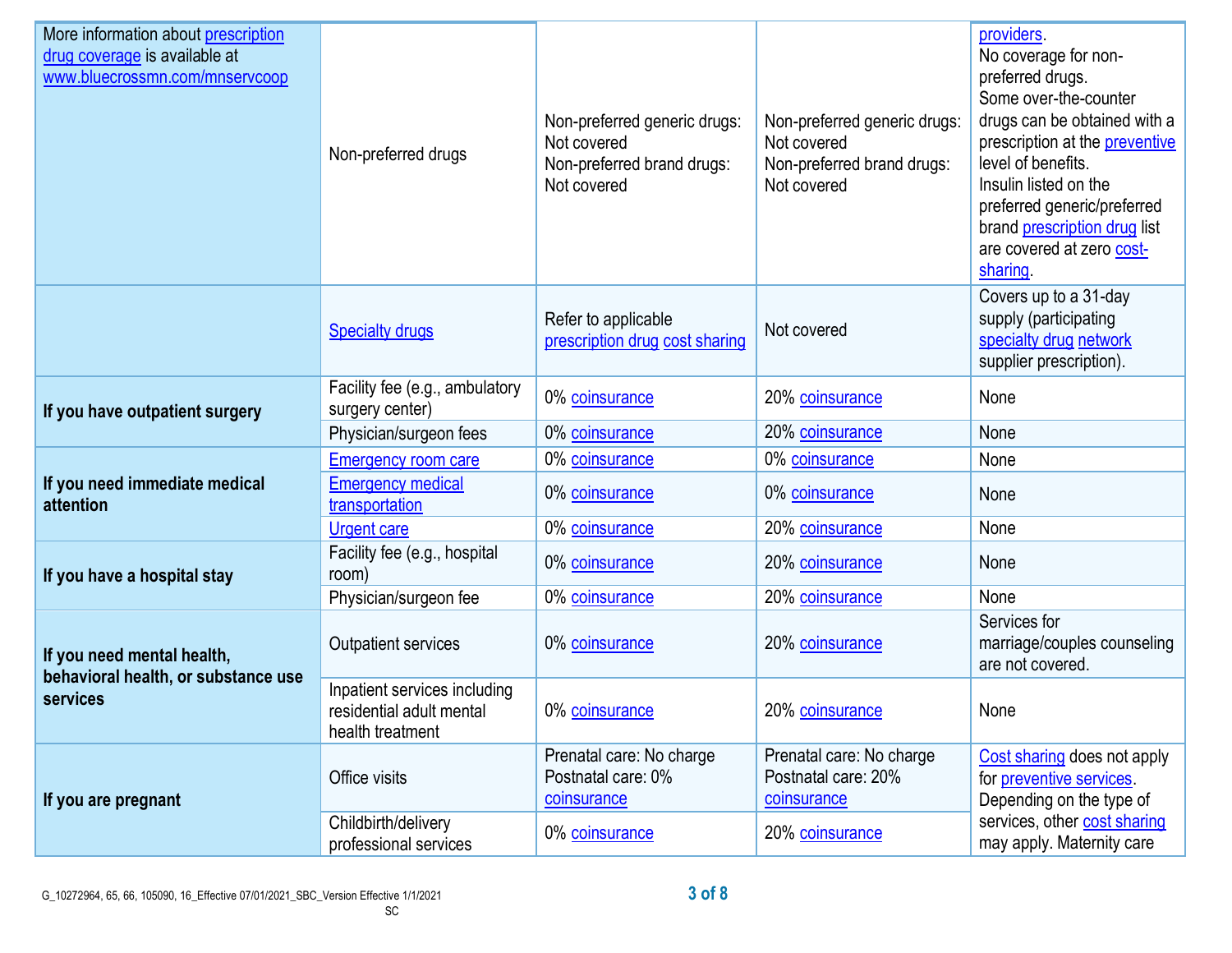|                                                                                                                                                  | Childbirth/delivery facility<br>services | 0% coinsurance                                                                                                               | 20% coinsurance                                                                                                                  | may include tests and<br>services described<br>elsewhere in the SBC (i.e.<br>ultrasound). |  |
|--------------------------------------------------------------------------------------------------------------------------------------------------|------------------------------------------|------------------------------------------------------------------------------------------------------------------------------|----------------------------------------------------------------------------------------------------------------------------------|-------------------------------------------------------------------------------------------|--|
| If you need help recovering or have<br>other special health needs                                                                                | Home health care                         | 0% coinsurance                                                                                                               | 20% coinsurance                                                                                                                  | None                                                                                      |  |
|                                                                                                                                                  | <b>Rehabilitation services</b>           | 0% coinsurance for<br>occupational therapy<br>0% coinsurance for physical<br>therapy<br>0% coinsurance for speech<br>therapy | 20% coinsurance; for<br>occupational therapy<br>20% coinsurance for<br>physical therapy<br>20% coinsurance for speech<br>therapy |                                                                                           |  |
|                                                                                                                                                  | <b>Habilitation services</b>             | 0% coinsurance for<br>occupational therapy<br>0% coinsurance for physical<br>therapy<br>0% coinsurance for speech<br>therapy | 20% coinsurance; for<br>occupational therapy<br>20% coinsurance for<br>physical therapy<br>20% coinsurance for speech<br>therapy | None                                                                                      |  |
|                                                                                                                                                  | Skilled nursing care                     | 0% coinsurance                                                                                                               | 20% coinsurance                                                                                                                  | Combined in-network and<br>out-of-network: 120 days per<br>benefit period.                |  |
|                                                                                                                                                  | Durable medical equipment                | 0% coinsurance                                                                                                               | 20% coinsurance                                                                                                                  | None                                                                                      |  |
|                                                                                                                                                  | Hospice service                          | 0% coinsurance                                                                                                               | Not covered                                                                                                                      | None                                                                                      |  |
|                                                                                                                                                  | Children's eye exam                      | No charge                                                                                                                    | No charge                                                                                                                        | None                                                                                      |  |
| If your child needs dental or eye<br>care                                                                                                        | Children's glasses                       | Not covered                                                                                                                  | Not covered                                                                                                                      | None                                                                                      |  |
|                                                                                                                                                  | Children's dental check-up               | Not covered                                                                                                                  | Not covered                                                                                                                      | None                                                                                      |  |
| <b>Excluded Services &amp; Other Covered Services:</b>                                                                                           |                                          |                                                                                                                              |                                                                                                                                  |                                                                                           |  |
| Services Your Plan Generally Does NOT Cover (Check your policy or plan document for more information and a list of any other excluded services.) |                                          |                                                                                                                              |                                                                                                                                  |                                                                                           |  |
| Acupuncture (except as specified in plan<br>benefits)                                                                                            | $\bullet$                                | Dental care (except as specified in plan benefits)                                                                           | Routine foot care<br>$\bullet$                                                                                                   |                                                                                           |  |
| Cosmetic surgery (except as specified in plan<br>benefits)                                                                                       | Long-term care                           |                                                                                                                              | Weight loss programs                                                                                                             |                                                                                           |  |
| Other Covered Services (Limitations may apply to these services. This isn't a complete list. Please see your plan document.)                     |                                          |                                                                                                                              |                                                                                                                                  |                                                                                           |  |
| <b>Bariatric surgery</b>                                                                                                                         | Infertility treatment<br>$\bullet$       |                                                                                                                              | Private-duty nursing                                                                                                             |                                                                                           |  |
| Non-emergency care when traveling outside the<br>Routine eye care (adult)<br>Chiropractic care<br>U.S.                                           |                                          |                                                                                                                              |                                                                                                                                  |                                                                                           |  |
|                                                                                                                                                  |                                          | $A \cap FQ$                                                                                                                  |                                                                                                                                  |                                                                                           |  |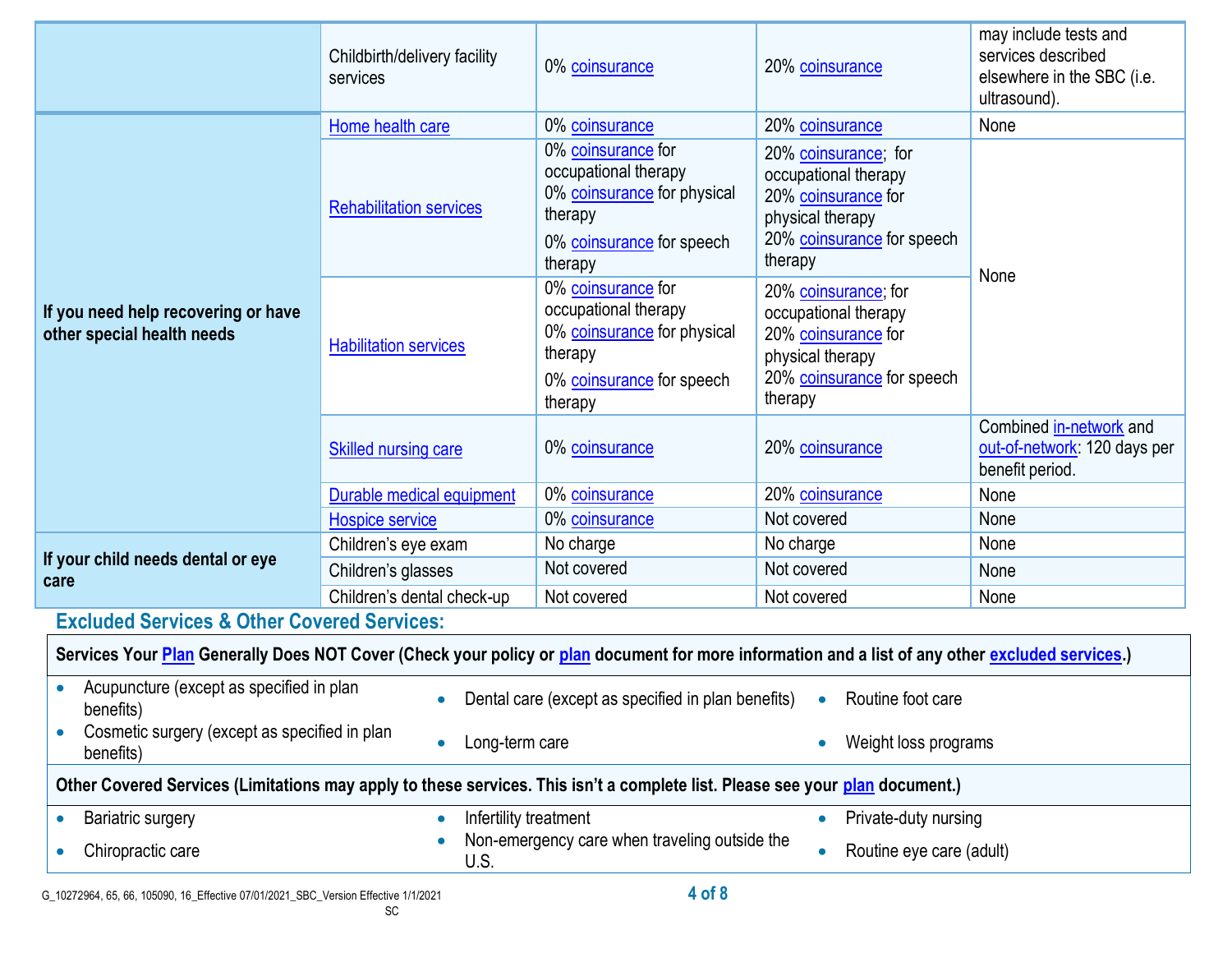• Hearing aids for individuals 18 year of age or younger

Your Rights to Continue Coverage: There are agencies that can help if you want to continue your coverage after it ends. The contact information for those agencies is: Minnesota Department of Commerce, Attention: Consumer Concerns/Market Assurance Division, 85 7th Place East Suite 280, St. Paul, MN 55101- 2198, or call 1 800-657-3602; for group health coverage subject to ERISA, contact the Department of Labor's Employee Benefits Security Administration at 1-866- 444-EBSA (3272) or https://www.dol.gov/agencies/ebsa/about-ebsa/ask-a-question/ask-ebsa; or, Department of Health and Human Services, Center for Consumer Information and Insurance Oversight at 1-877-267-2323, extension 61565 or [http://www.cms.gov/CCIIO/Resources/Consumer-Assistance-Grants/.](http://www.cms.gov/CCIIO/Resources/Consumer-Assistance-Grants/) Other coverage options may be available to you too, including buying individual insurance coverage through MNsure/the [Marketplace.](https://www.healthcare.gov/sbc-glossary/#marketplace) For more information about MNsure/the [Marketplace,](https://www.healthcare.gov/sbc-glossary/#marketplace) visit www.mnsure.org or call 1 855 366 7873.

Your Grievance and Appeals Rights: There are agencies that can help if you have a complaint against your [plan](https://www.healthcare.gov/sbc-glossary/#plan) for a denial of a [claim.](https://www.healthcare.gov/sbc-glossary/#claim) This complaint is called a grievance or [appeal.](https://www.healthcare.gov/sbc-glossary/#appeal) For more information about your rights, look at the explanation of benefits you will receive for that medical [claim.](https://www.healthcare.gov/sbc-glossary/#claim) Your [plan](https://www.healthcare.gov/sbc-glossary/#plan) documents also provide complete information to submit a [claim,](https://www.healthcare.gov/sbc-glossary/#claim) [appeal,](https://www.healthcare.gov/sbc-glossary/#appeal) or a [grievance](https://www.healthcare.gov/sbc-glossary/#grievance) for any reason to your [plan.](https://www.healthcare.gov/sbc-glossary/#plan) For more information about your rights, this notice, or assistance, contact: Customer Service at www.bluecrossmnonline.com or call 1-888-279-4210 or the Minnesota Department of Commerce by calling (651) 539-1600 or toll-free 1 800-657-3602. For group health coverage subject to ERISA, contact the Department of Labor's Employee Benefits Security Administration at 1-866-444-EBSA (3272) or https://www.dol.gov/agencies/ebsa/about-ebsa/ask-a-question/ask-ebsa. If you are covered under a [plan](https://www.healthcare.gov/sbc-glossary/#plan) offered by the State Health [plan,](https://www.healthcare.gov/sbc-glossary/#plan) a city, county, school district, or Service Coop, you may contact the Department of Health and Human Services Health Insurance team at 1-888-393-2789.

## **Does this [plan](https://www.healthcare.gov/sbc-glossary/#plan) provide Minimum Essential Coverage? Yes.**

[Minimum Essential Coverage](https://www.healthcare.gov/sbc-glossary/#minimum-essential-coverage) generally includes [plans,](https://www.healthcare.gov/sbc-glossary/#plan) health insurance available through MNsure/the [Marketplace](https://www.healthcare.gov/sbc-glossary/#marketplace) or other individual market policies, Medicare, Medicaid, CHIP, TRICARE, and certain other coverage. If you are eligible for certain types of [Minimum Essential Coverage,](https://www.healthcare.gov/sbc-glossary/#minimum-essential-coverage) you may not be eligible for the premium tax credit.

## **Does this [plan](https://www.healthcare.gov/sbc-glossary/#plan) meet Minimum Value Standards? Yes.**

If your [plan](https://www.healthcare.gov/sbc-glossary/#plan) doesn't meet the [Minimum Value Standards,](https://www.healthcare.gov/sbc-glossary/#minimum-value-standard) you may be eligible for a [premium tax credit](https://www.healthcare.gov/sbc-glossary/#premium-tax-credits) to help you pay for a plan through MNsure/the [Marketplace.](https://www.healthcare.gov/sbc-glossary/#marketplace)

#### **Notice of Nondiscrimination Practices** *Effective July 18, 2016*

Blue Cross and Blue Shield of Minnesota and Blue Plus (Blue Cross) complies with applicable Federal civil rights laws and does not discriminate on the basis of race, color, national origin, age, disability, or gender. Blue Cross does not exclude people or treat them differently because of race, color, national origin, age, disability, or gender.

Blue Cross provides resources to access information in alternative formats and languages:

SC

- Auxiliary aids and services, such as qualified interpreters and written information available in other formats, are available free of charge to people with disabilities to assist in communicating with us.
- Language services, such as qualified interpreters and information written in other languages, are available free of charge to people whose primary language is not English.

If you need these services, contact us at 1-800-382-2000 or by using the telephone number on the back of your member identification card. TTY users call 711.

If you believe that Blue Cross has failed to provide these services or discriminated in another way on the basis of race, color, national origin, age, disability, or gender, you can file a [grievance](https://www.healthcare.gov/sbc-glossary/#grievance) with the Nondiscrimination Civil Rights Coordinator

- by email at: [Civil.Rights.Coord@bluecrossmn.com](mailto:Civil.Rights.Coord@bluecrossmn.com?subject=Grievance)
- by mail at: Nondiscrimination Civil Rights Coordinator

G\_10272964, 65, 66, 105090, 16\_Effective 07/01/2021\_SBC\_Version Effective 1/1/2021 **5 of 8**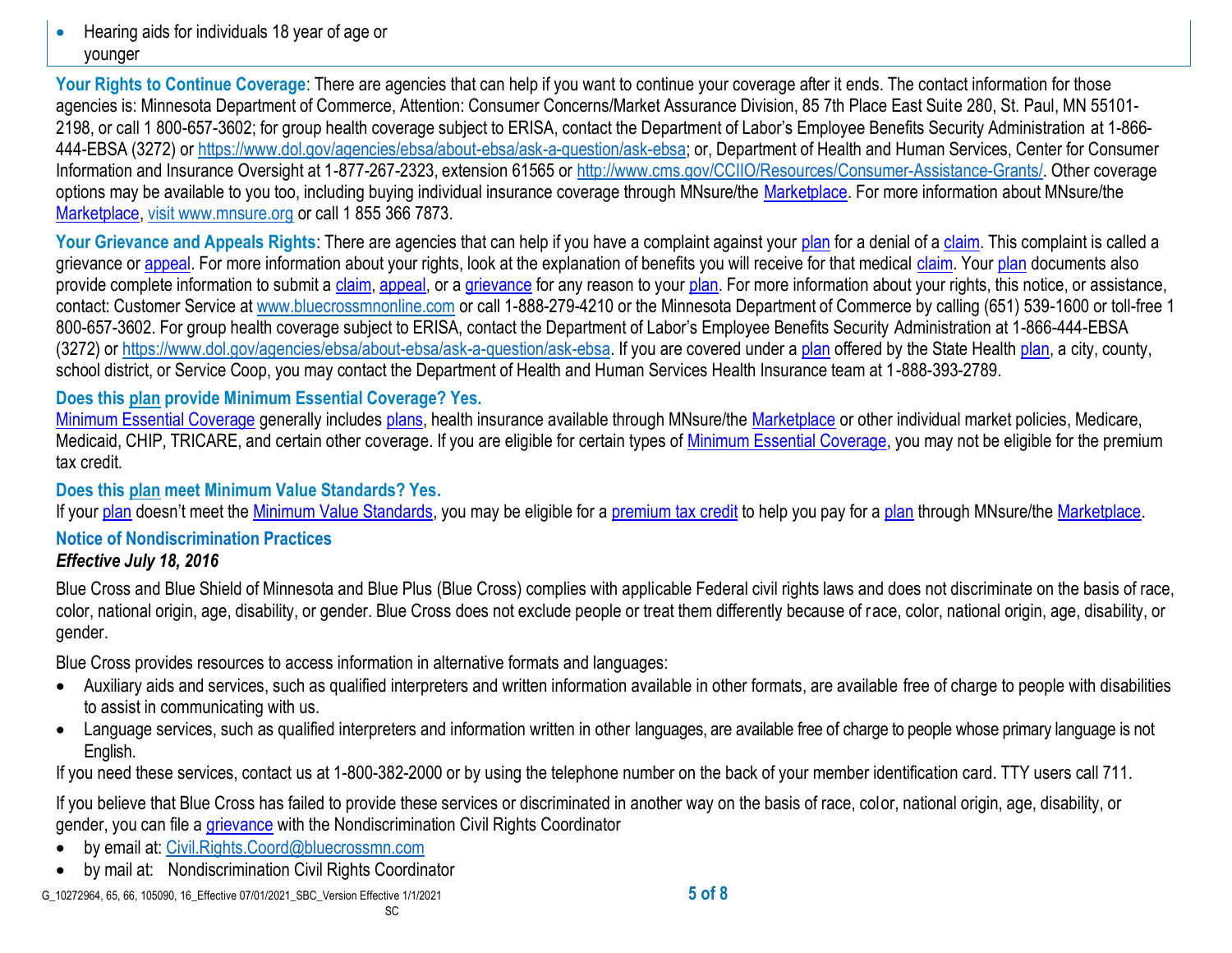Blue Cross and Blue Shield of Minnesota and Blue Plus - M495 PO Box 64560 Eagan, MN 55164-0560

 $\bullet$  or by telephone at: 1-800-509-5312

[Grievance](https://www.healthcare.gov/sbc-glossary/#grievance) forms are available by contacting us at the contacts listed above, by calling 1-800-382-2000 or by using the telephone number on the back of your member identification card. TTY users call 711. If you need help filing a [grievance,](https://www.healthcare.gov/sbc-glossary/#grievance) assistance is available by contacting us at the numbers listed above.

You can also file a civil rights complaint with the U.S. Department of Health and Human Services, Office for Civil Rights

- electronically through the Office for Civil Rights Complaint Portal, available at:<https://ocrportal.hhs.gov/ocr/portal/lobby.jsf>
- by telephone at: 1-800-368-1019 or 1-800-537-7697 (TDD)
- or by mail at: U.S. Department of Health and Human Services

200 Independence Avenue SW Room 509F, HHH Building Washington, DC 20201

Complaint forms are available at [http://www.hhs.gov/ocr/office/file/index.html.](http://www.hhs.gov/ocr/office/file/index.html)

# **Language Access Services:**

This information is available in other languages. Free language assistance services are available by calling the toll free number below. For TTY, call 711.

Si habla español, tiene a su disposición servicios gratuitos de asistencia con el idioma. Llame al 1-855-903-2583. Para TTY, llame al 711.

Yog tias koj hais lus Hmoob, muaj kev pab txhais lus pub dawb rau koj. Hu rau 1-800-793-6931. Rau TTY, hu rau 711. Haddii aad ku hadasho Soomaali, adigu waxaad heli kartaa caawimo lugad lacag la'aan ah. Wac 1-866-251-6736. Markay tahay dad magalku ku adag yahay (TTY), wac 711.

နမ္ဒါကတိၤကညီကျိဉ်ဒီး, တ္)ကဟ္၌နၤကျိဉ်တျမၤစၢၤကလီတဖ္၌နူဉ်လီၤ. ကိုး 1-866-251-6744 လ္၊ TTYအဂို), ကိုး 711 တက္မ္ပါ.

إذا كنت تتحدث العربية، تتوفر لك خدمات المساعدة اللغوية المجانية. اتصل بالرقم 9123-666-666-1. للهاتف النصبي اتصل بالرقم 711.

Nếu quý vị nói Tiếng Việt, có sẵn các dịch vụ hỗ trợ ngôn ngữ miễn phí cho quý vị. Gọi số 1-855-315-4015. Người dùng TTY xin gọi 711. Afaan Oromoo dubbattu yoo ta'e, tajaajila gargaarsa afaan hiikuu kaffaltii malee. Argachuuf 1-855-315-4016 bilbilaa. TTY dhaaf, 711 bilbilaa. 如果您說中文,我們可以為您提供免費的語言協助服務。請撥打 1-855-315-4017。聽語障專 (TTY),請撥打 711。

Если Вы говорите по-русски, Вы можете воспользоваться бесплатными услугами переводчика. Звоните 1-855-315-4028. Для использования телефонного аппарата с текстовым выходом звоните 711.

Si vous parlez français, des services d'assistance linguistique sont disponibles gratuitement. Appelez le +1-855-315-4029. Pour les personnes malentendantes, appelez le 711.

አማርኛ የሚናንሩ ከሆነ፣ ነጻ የቋንቋ አንልግሎት እርዳ አለሎት። በ 1-855-315-4030 ይደውሉ ለ TTY በ 711።

SC

한국어를 사용하시는 경우, 무료 언어 지원 서비스가 제공됩니다. 1-855-904-2583 으로 전화하십시오. TTY 사용자는 711 로 전화하십시오.

ຖ້າເຈົ້າເວົ້າພາສາລາວໄດ້, ມີການບໍລິການຊ່ວຍເຫຼືອພາສາໃຫ້ເຈົ້າຟຣີ. ໃຫ້ໂທຫາ 1-866-356-2423 ສໍາລັບ. TTY, ໃຫ້ໂທຫາ 711.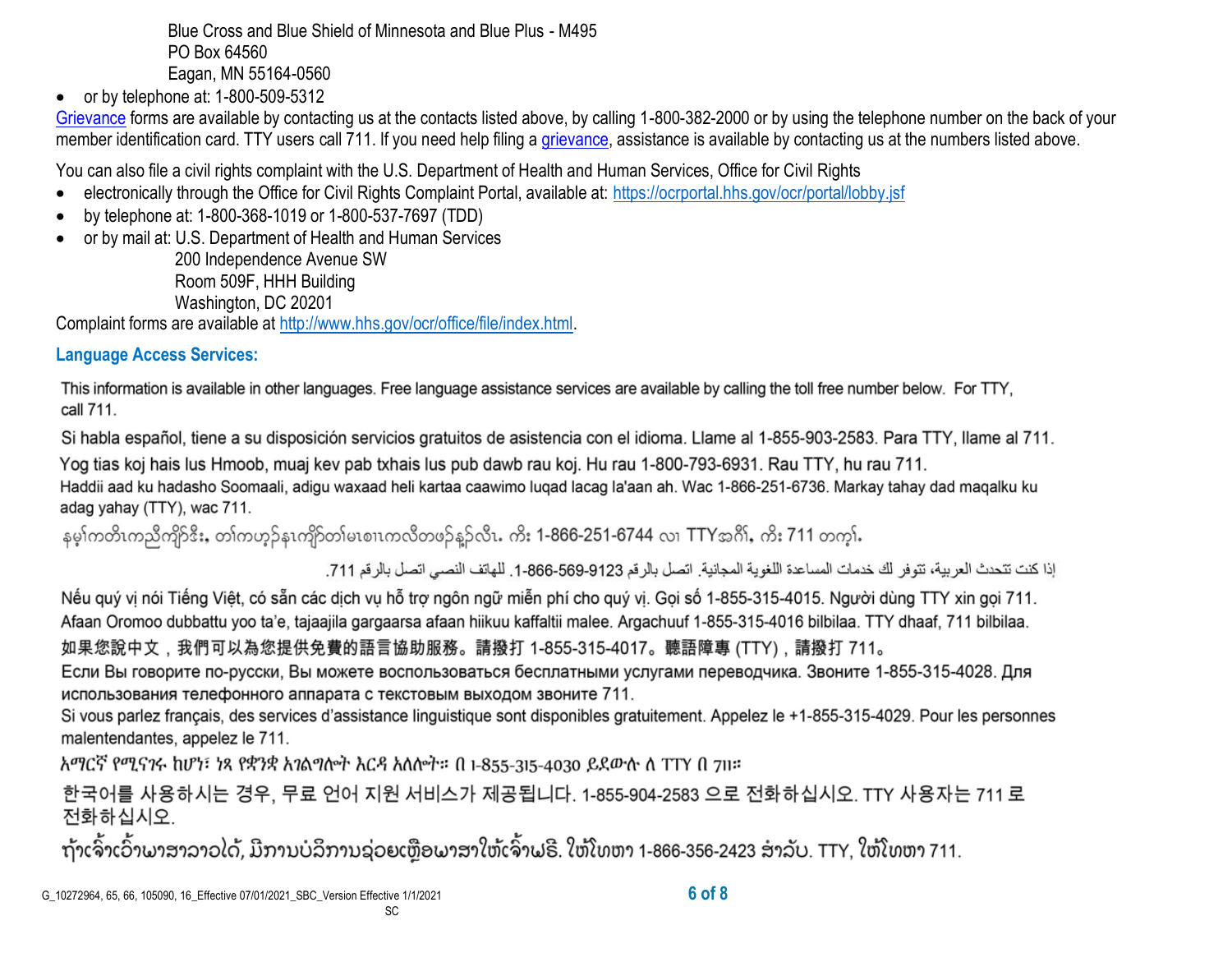Kung nagsasalita kayo ng Tagalog, mayroon kayong magagamit na libreng tulong na mga serbisyo sa wika. Tumawag sa 1-866-537-7720. Para sa TTY, tumawag sa 711.

Wenn Sie Deutsch sprechen, steht Ihnen fremdsprachliche Unterstützung zur Verfügung. Wählen Sie 1-866-289-7402. Für TTY wählen Sie 711.

ប្រសិនបើអ្នកនិយាយភាសាខ្មែរមន អ្នកអាចរកបានសេវាជំនួយភាសាឥតគិតថ្លៃ។ ទូរស័ព្ទមកលេខ 1-855-906-2583។ សម្រាប់ TTY សូមទូរស័ព្ទមកលេខ 711។

Diné k'ehjí yáníłt'i'go saad bee yát'i' éí t'áájíík'e bee níká'a'doowołgo éí ná'ahoot'i'. Koji éí béésh bee hodíílnih 1-855-902-2583. TTY biniiyégo éí 711 jį' béésh bee hodíílnih.

–––––––––––––––––*To see examples of how this plan might cover costs for a sample medical situation, see the next page.–––––––––––*–––––––––––

PRA Disclosure Statement: According to the Paperwork Reduction Act of 1995, no persons are required to respond to a collection of information unless it displays a valid OMB control number. The valid OMB control number for information collection is 0938-1146. The time required to complete this information collection is estimated to average 0.08 hours per response, including the time to review instructions, search existing data resources, gat needed, and complete and review the information collection. If you have comments concerning the accuracy of the time estimate(s) or suggestions for improving this form, please write to: CMS, 7500 Security Boulevard, Attn: Reports Clearance Officer, Mail Stop C4-26-05, Baltimore, Maryland 21244-1850.